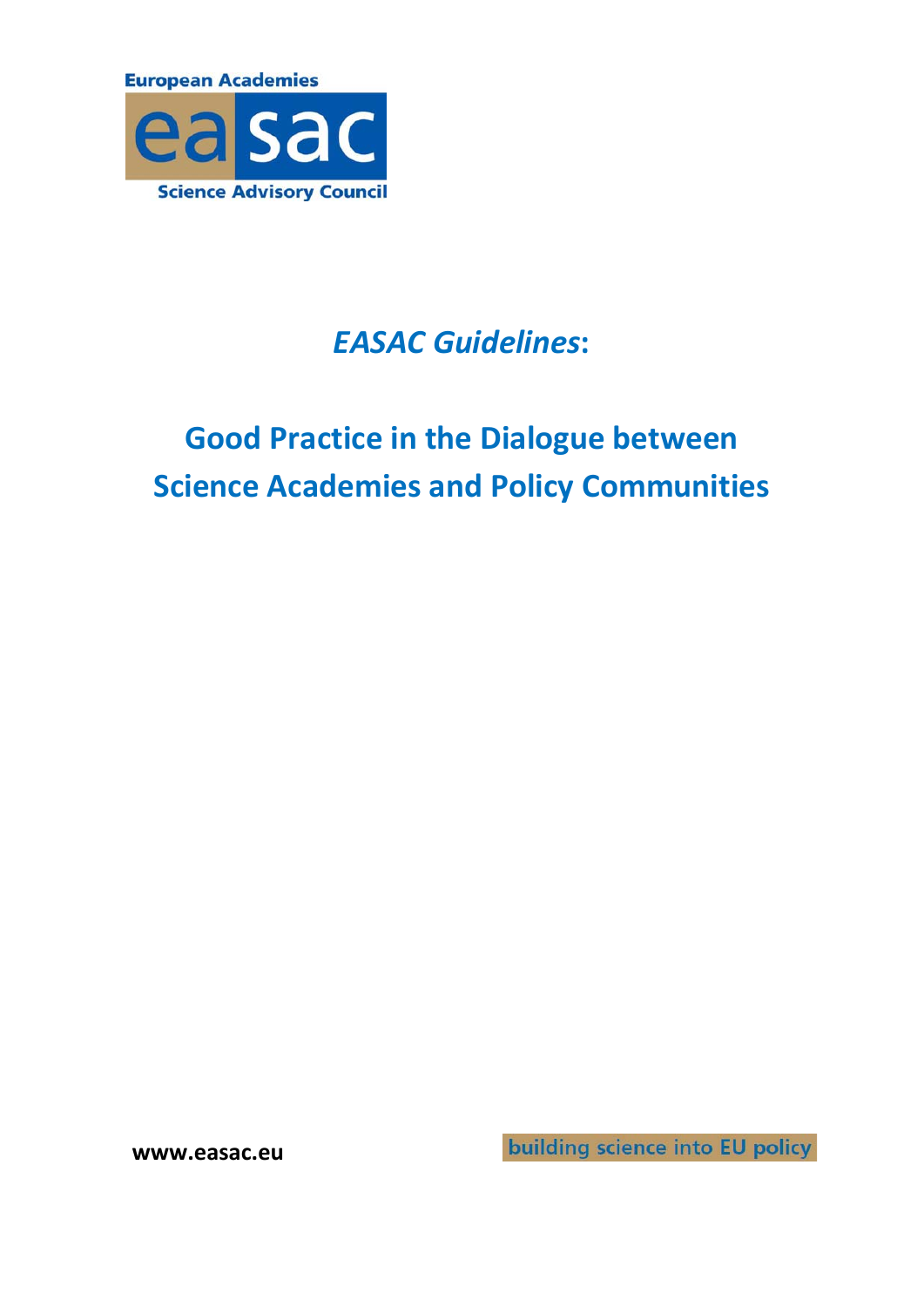#### *EASAC Guidelines:*

#### *Good Practice in the Dialogue between Science Academies and Policy Communities*

#### **1. Introduction**

Many of the issues addressed by policy‐makers in Europe and elsewhere are highly complex. They require considerable effort and knowledge to understand them and to develop possible options for managing them. Scientific knowledge has a crucial role to play in informing some of the most important policy decisions in modern societies. This is widely recognised and there is a growing body of guidance on how science should inform policy‐making (see Annex).

To be of use to policy‐makers and to benefit the societies these policy‐makers serve, science advice should be genuinely independent and of the highest possible quality. The independence of scientific advice is particularly important for decision‐ takers in politics who are frequently presented with 'advice' from interested parties and lobby groups.

Science Academies are well placed to engage in the provision of such independent expert advice for decision‐taking. They are associations of outstanding scientists who are able to stand aside from political, industrial or other special interests in reaching impartial judgements on the science underpinning policy decisions. However, not all academies are experienced in making the scientific excellence of their members available to support political decision‐taking. The present guidelines therefore seek to strengthen academies in their role as providers of science‐ based policy advice.

#### **2. The Guidelines**

These guidelines have largely come out of a series of workshops held by the network of the National Academies of Science of EU Member States, EASAC (*European Academies Science Advisory Council*) in the years 2010‐2011. They bring together the experience of EASAC and its member academies in engaging with policy‐makers and the wider public. They are primarily intended as a source of information and inspiration for academies of science about good practice in providing science‐based advice to policy‐makers (e.g. Parliamentarians, EU Commissioners, Directors‐General and Commission staff members, and EU Member State national governments).

The term "best practice" is deliberately avoided as it suggests that there is some single ideal way of providing science‐based policy advice. Rather, in the present guidelines it is recognised that there are many good ways for science academies to engage in a dialogue with policy-makers and that different circumstances will require different approaches. In particular, the national context in which the contact between science and policy is conducted, with its particular expectations and ways of working, will determine which elements of good practice are most appropriate and effective. Therefore, science academies should adopt and adapt these guidelines in a way that best fits the particular context in which they operate.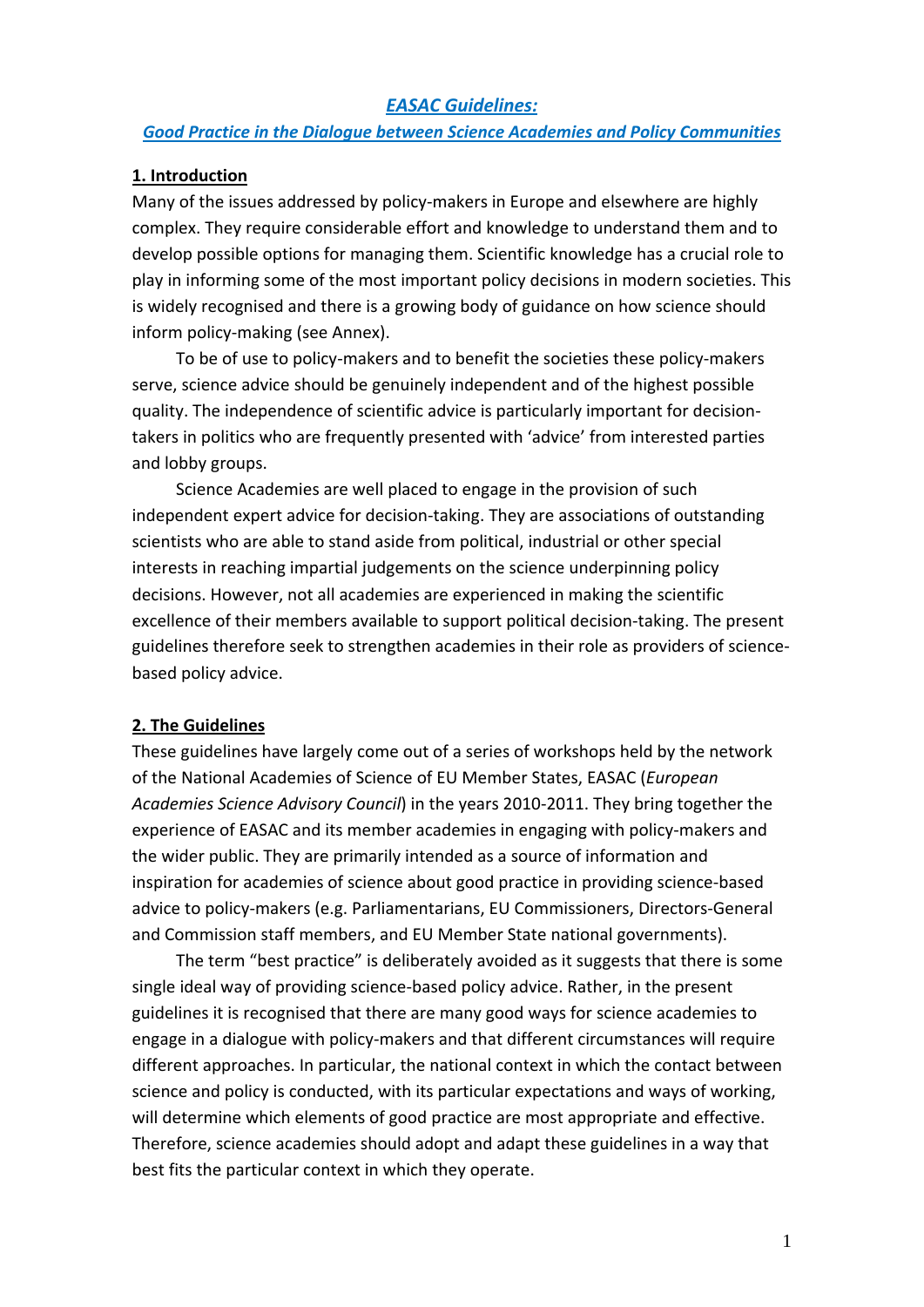#### **3. The Policy Process**

Policy‐making is sometimes viewed as a cyclic process as illustrated here:



This illustration shows the stages in the policy cycle for addressing a particular issue, together with the important initial step of agenda setting (i.e. deciding on what issue should be addressed). Each of these stages may require scientific input, but such input is often particularly important in the early stages: "Understand the situation", "Develop and assess options" and "Assess risks and uncertainties".

Sometimes, science communities want to call attention to a topic which they think is of great relevance to society. In those cases, they may be said to try to bring a science topic onto the policy agenda. They would thus make a contribution to the step of agenda setting. At other times, an issue has already been recognised as important by policy‐makers, but support from science is needed to define the issue, understand the situation and assess the connected uncertainties and risks.

#### **4. Guiding principles in Science‐Policy Dialogue**

**4.1.** Providing effective advice requires a two‐way process – a 'dialogue' – so that policy makers and science advisors can better understand each others' views on the issue to be addressed, on how things work and what can be achieved.

**4.2.** The purpose of the dialogue between scientists and policy‐makers is to ensure that the latter are well informed about the science relevant to a particular policy issue. The ultimate goal of the dialogue is to improve the quality of policy decisions for the benefit of society and future generations.

**4.3.** It is necessary that science advice is relevant, credible, legitimate and timely:

- **Relevant:** it addresses policy makers' key questions.
- **Credible:** it is scientifically sound and authoritative.
- **Legitimate:** it is developed through processes that are seen to be fair.
- **Timely:** it is delivered in time to inform the decision‐making process.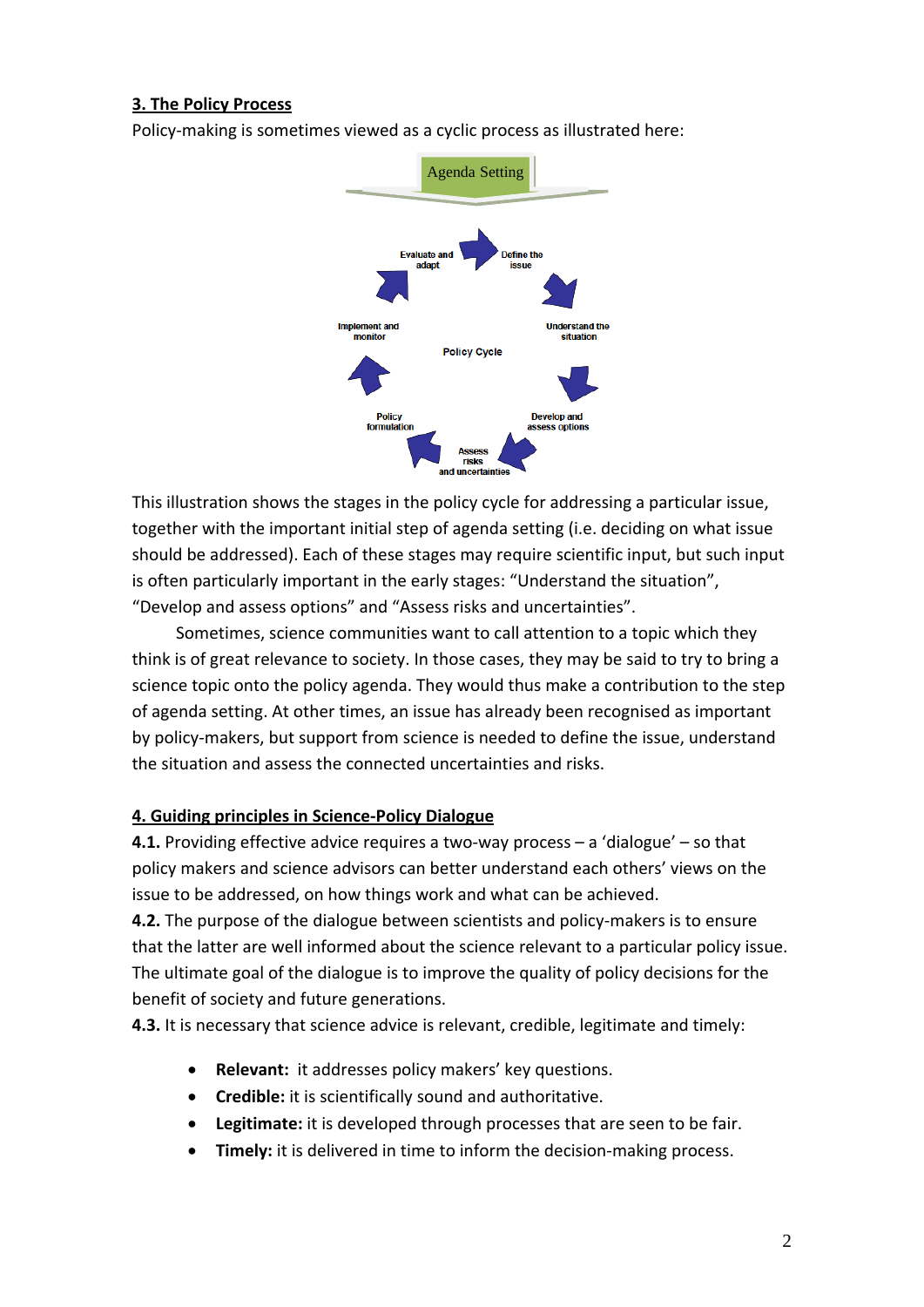**4.4.** *Relevance* of advice can be achieved if academies and policy‐makers (and, where appropriate, other stakeholders) arrive at a mutual understanding of how a certain issue is 'framed'. This includes a shared definition of the issue, of what matters most in addressing it and what consequently are the key questions that need to be answered. **4.5.** To be *credible***,** advice needs to be generated by scientists who are considered by their peers as speaking with authority in their area of expertise, and who collectively cover the range of disciplines and scientific opinion relevant to the advice they are giving. They need to take a dispassionate and objective view on the issue at stake. **4.6.** To be perceived as *legitimate***,** the process through which the advice is generated and communicated needs to be perceived to be fair by all stakeholders. Fairness of the process implies that it is transparent and open. To be transparent, procedures should be clear, possible affiliations or interests be declared, underpinning information and reports made available, and the advice published. Openness requires that the views and knowledge of a range of stakeholders are sought and appropriately inform the 'framing' of the issue and questions, and the development of the advice. **4.7.** To be useful, advice has to arrive in a *timely* fashion. If academies are not directly approached by policy-makers for support in taking decisions, they have to be wellinformed about the timing of the policy cycle for the issue of concern. As demand for

**5. Preparations for Dialogue**

**5.1.** It can be helpful for academies to develop a strategic plan for their dialogue with policy‐makers. As is true of all strategic plans, this would take into account the particular strengths and limitations that an academy brings to that dialogue and also clarify which actions could be taken to position the academy as an effective advisor. **5.2.** At the most fundamental level, academies would have to ensure that their membership includes people with an interest in the dialogue between science and policy‐making and with appropriate skills. Some academies have made it a condition of membership that scientists are willing to contribute to working groups for policy advice and to participate in public debate.

advice can arise quickly, academies may consider the creation of standing working

groups for areas of policy that are expected to require science advice.

**5.3.** Being an effective advisor requires considerable skill and although academy members will be outstanding experts in their own scientific fields, they may benefit from training in the specific skills of science policy dialogue. This could be a helpful offer to new academy members and, by involving more experienced academicians, also a way of sharing and building capacity to produce science‐based policy advice. **5.4.** Academies can also prepare by ensuring that they have ways of keeping up to date on key policy issues and the associated policy cycles, for example by regularly researching governmental websites, by building up and maintaining contact with ministries (and other relevant bodies), or by inviting policy‐makers to meet with academy members.

**5.5.** Academies' involvement in a dialogue with policy‐makers will need research and administrative support and academies should consider this in developing their staff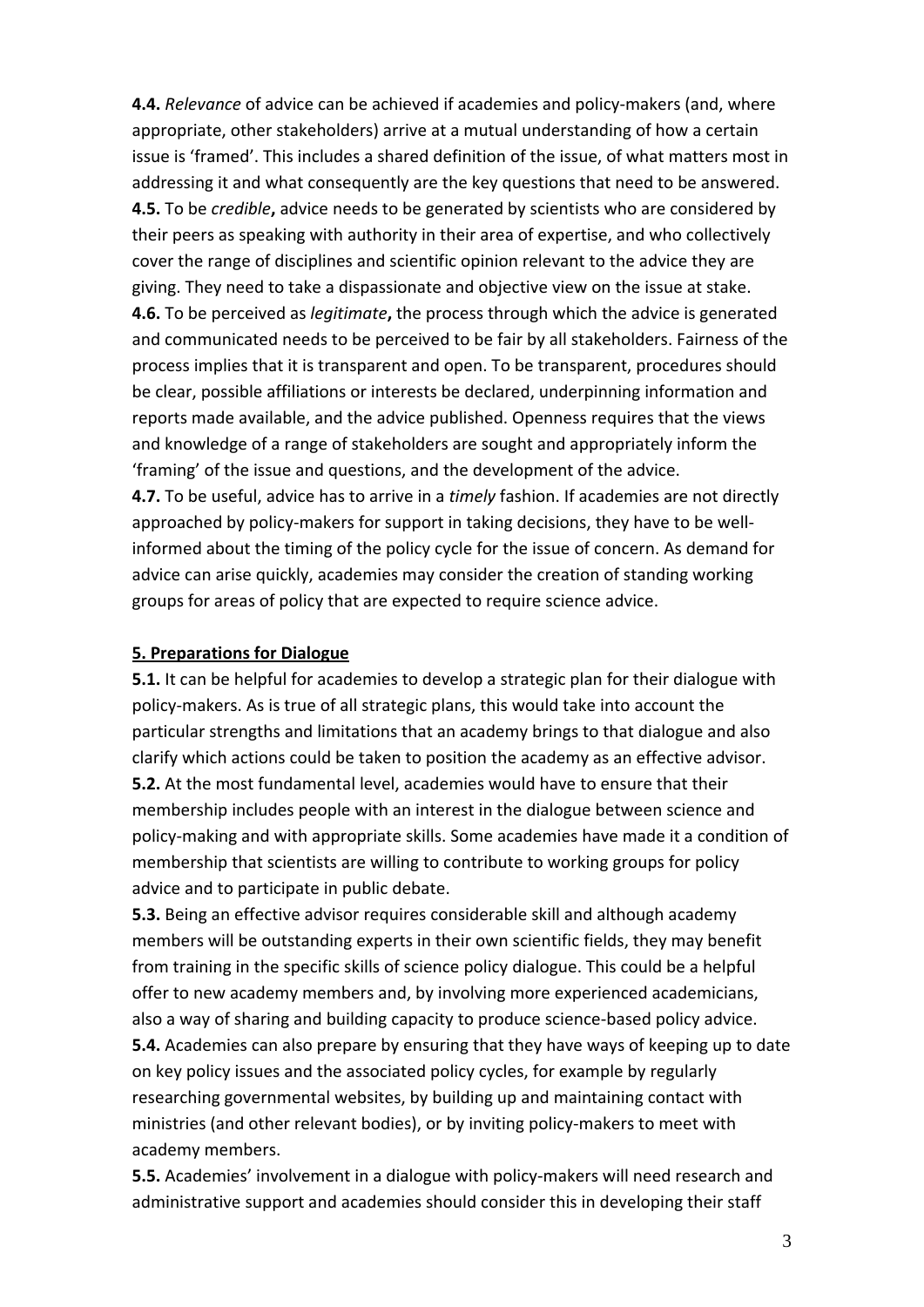capability and capacity. Typically, the staff of an academy will have to help academy members in making sure that the science policy dialogue is conducted effectively.

#### **6. Contacting Policy‐Makers**

**6.1.** Ideally, an academy would establish contact with policy‐makers before a need for advice arises. The aim should be to develop a positive relationship and to differentiate the academy from other potential sources of 'advice' which may lack the independence and authority of the advice that can be provided by an academy. **6.2.** Once an issue for advice has been identified by scientists and policy‐makers, the early dialogue should lead to an understanding of how the policy‐makers 'frame' the issue (cp. also 4.4. above). The term 'frame' stems from the social and psychological sciences and describes a kind of filter through which a topic is seen and understood. Apart from a detailed definition of the issue for advice, 'framing' includes:

- awareness and understanding of the wider 'system' to which the issue belongs (social, environmental, economic, political and other components);
- the boundaries of the issue within that wider 'system';
- the clear identification of what matters in addressing the issue;
- possible assumptions and pre-conceptions about the issue.

**6.3.** Depending on the kind of contact with policy‐makers it may be important to negotiate and agree upon the details of the process of giving advice and where the roles of science advisor and policy-maker begin and end. For example, advice may:

- give an overview of the science relevant to the policy issue;
- interpret the implications of scientific knowledge for the policy decision;
- identify different policy options which emerge from the scientific analysis;
- suggest policy options that appear most likely to succeed, given a particular scientific analysis.

**6.4.** Consideration should be given to which part of government to engage with. In some situations it may be best to engage at a senior level; in others the 'desk officers' may be more appropriate contacts. Furthermore, some issues cut across the responsibilities of several departments. It is important to then look for the best 'entry point' for advice, e.g. cross‐departmental committees.

**6.5.** The contact with policy‐makers should generate an anticipation of, and appetite for, the advice. Policy-makers that have been involved in early discussions with scientists about an issue for which advice is produced will be more likely to later use that advice in policy‐making.

**6.6.** If policy-makers are unreceptive to the academy's contact and/or messages, consideration should be given to other 'entry points', including the media. This is particularly relevant when an academy tries to get an issue on the policy agenda which has not yet been recognised as important for society outside of the scientific community, e.g. for lack of public awareness of the latest scientific developments.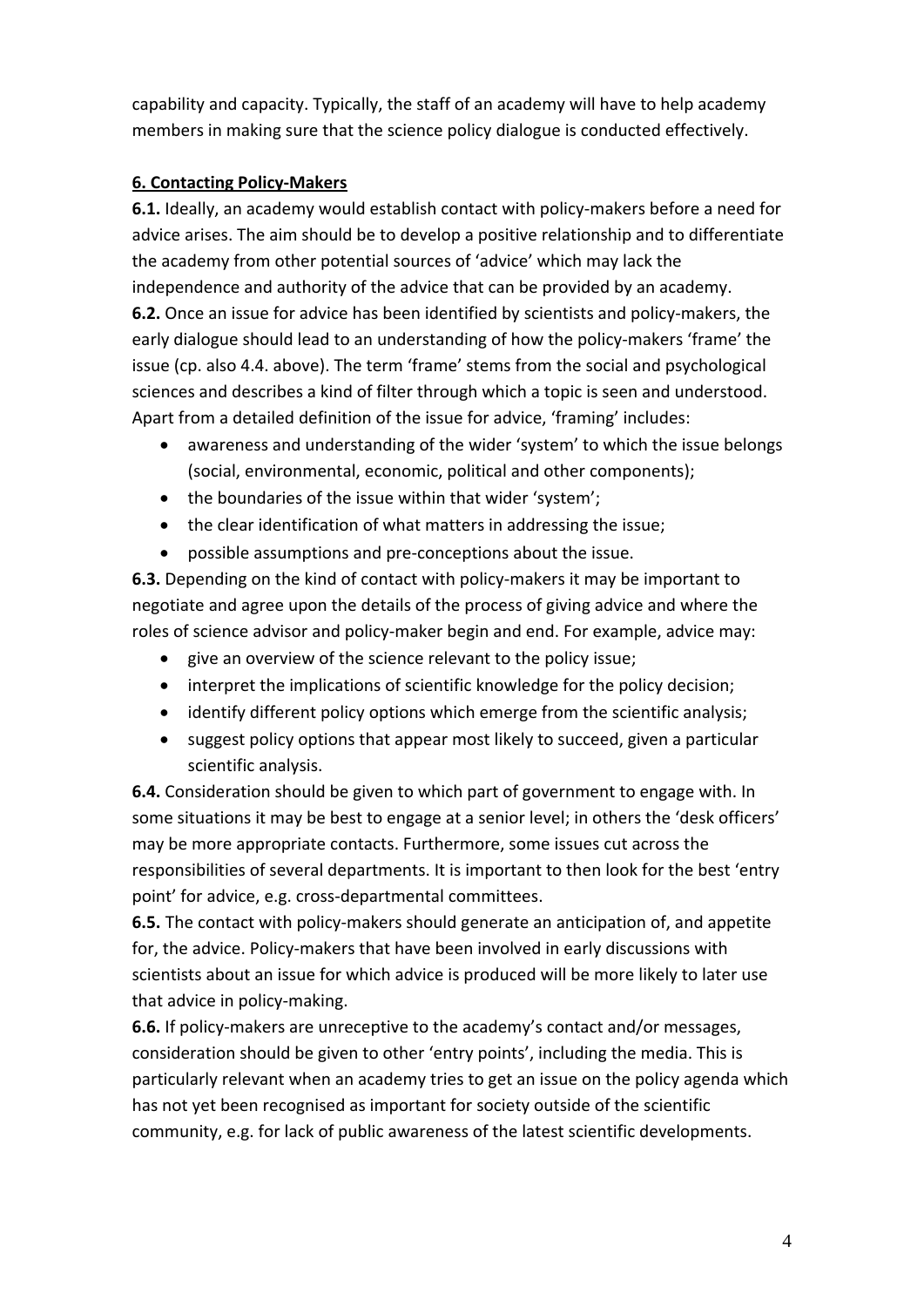## **7. Choosing topics**

The choice of the topic on which an academy wants to give advice is very important and will be determined by:

- The interests of policy‐makers, particularly where there is a new issue on the policy agenda which involves scientific questions or where the science relevant to an issue is particularly difficult, say, because of differences of scientific opinion, conflicting interests, or strong public opinions.
- The interests of the academy and its members, as identified for example by the recommendations of the academy's committee charged with identifying topics for dialogue, or through earlier work.
- The emergence of new scientific developments that may be of relevance to the public but have not yet been picked up by policy‐makers.
- The expertise available to the academy, as topics of interest to policymakers may demand a wide range of expertise, including in areas such as economics and social sciences.
- The potential for making a difference to policy outcomes, as an academy will have to consider the likely effectiveness of its efforts, especially with respect to the stage that an issue has reached in the policy cycle.

## **8. Forming Working Groups**

**8.1.** Once an issue has been identified on which the academy wants to produce advice, very often a working group of academy members is established to draft such advice. **8.2.** Members of working groups should be appointed on the basis of their relevant expertise and authority and their excellence should be recognised by their peers. **8.3.** Working group members need to appreciate their role of science advisors as providers of an objective overview of the current status of the science relevant to a particular issue, rather than to promote a particular view.

**8.4.** In some cases, having a specific kind of expertise means that a certain level of 'interest' in the issue is almost inevitable. These should be made explicit upfront by working group members through a Declaration of Interests. A judgement needs to be taken at the most senior level of the academy regarding the point at which an interest could compromise the perceived integrity of the advice.

**8.5.** Taken together, the working group needs to include the full range of viewpoints necessary to support the required scope of advice, including the required range of disciplines and, for advice at an EU level, a sufficient geographical coverage.

**8.6.** It may be necessary to sometimes appoint scientists to working groups who are not members of the academy. While this is entirely appropriate to ensure the needed coverage of the working group membership, care should be taken in selecting these scientists as the reputation of the academy rests on the quality and integrity of the working group as a whole.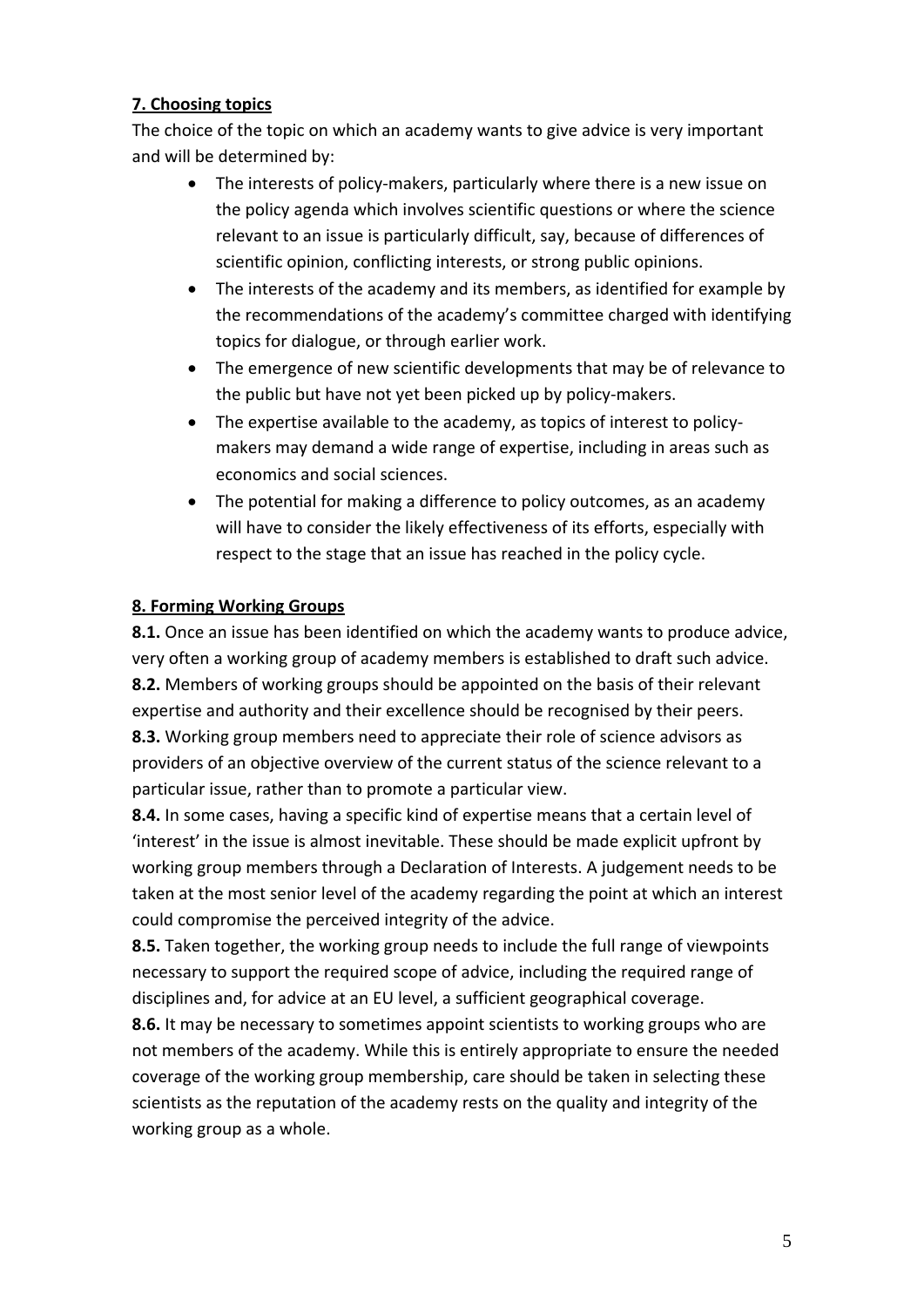## **9. The Chair of a Working Group**

**9.1.** The chair of a working group plays a crucial role for the success of the advisory process and therefore it is important to recruit someone suitable.

**9.2.** Furthermore, an appropriate and early appointment can be helpful in attracting other outstanding scientists to join the working group as members.

**9.3.** Essential qualities of a chair are: credible expertise, team leadership abilities and good judgement linked to the ability to take a detached view of evidence. He/she is responsible for:

- the working group's operation and its outputs, including their quality and timeliness;
- ensuring that the opinions of all working group members are heard and duly taken into account;
- enabling differences of opinion to be explored and resolved as appropriate;
- establishing a clear 'audit trail' showing how the working group arrived at its advice; and
- representing the working group in external interactions, including supporting the dissemination and uptake of the advice.

## **10. Choosing the Approach and Types of Outputs**

**10.1.** The most common approach and output is the formation of working groups that formulate their position in a statement or report, which then gets distributed to policy‐ makers and the public. At its best, this activity has the virtue of a rigorous process and influential output, but working groups take time to establish and to deliver findings. **10.2.** However, academies have a wide range of possible ways of preparing advice for policy‐makers and of engaging in a dialogue with them. The particular choice will depend on the context and the scale of the issues at stake, and should reflect such aspects as the public controversy surrounding an issue and the degree to which the science itself may be contested within expert communities.

**10.3.** Often, the form of the dialogue and its outputs will depend on whether the contact is a consequence of an academy's own initiative or a response to requests from the policy community. In the latter case, there may be an urgency that very much shapes the dialogue.

10.4. If an academy achieves a close and continuous dialogue with policy-makers and also has 'standing committees' of experts in specific areas, it may be able to bring together *ad hoc* groups of scientists and policy‐makers to discuss the science and its implications in informal science briefings.

**10.5** Sometimes policy‐makers have to develop their own skills and more detailed understanding of issues. For these instances, workshops and seminars are an ideal way to bringing together policy and scientific communities. Academies with their power to convene outstanding scientists and reputation for excellence are well placed for this. **10.6.** A known obstacle to close dialogue between science and policy communities is that both can feel exposed when they discuss matters of immediate and crucial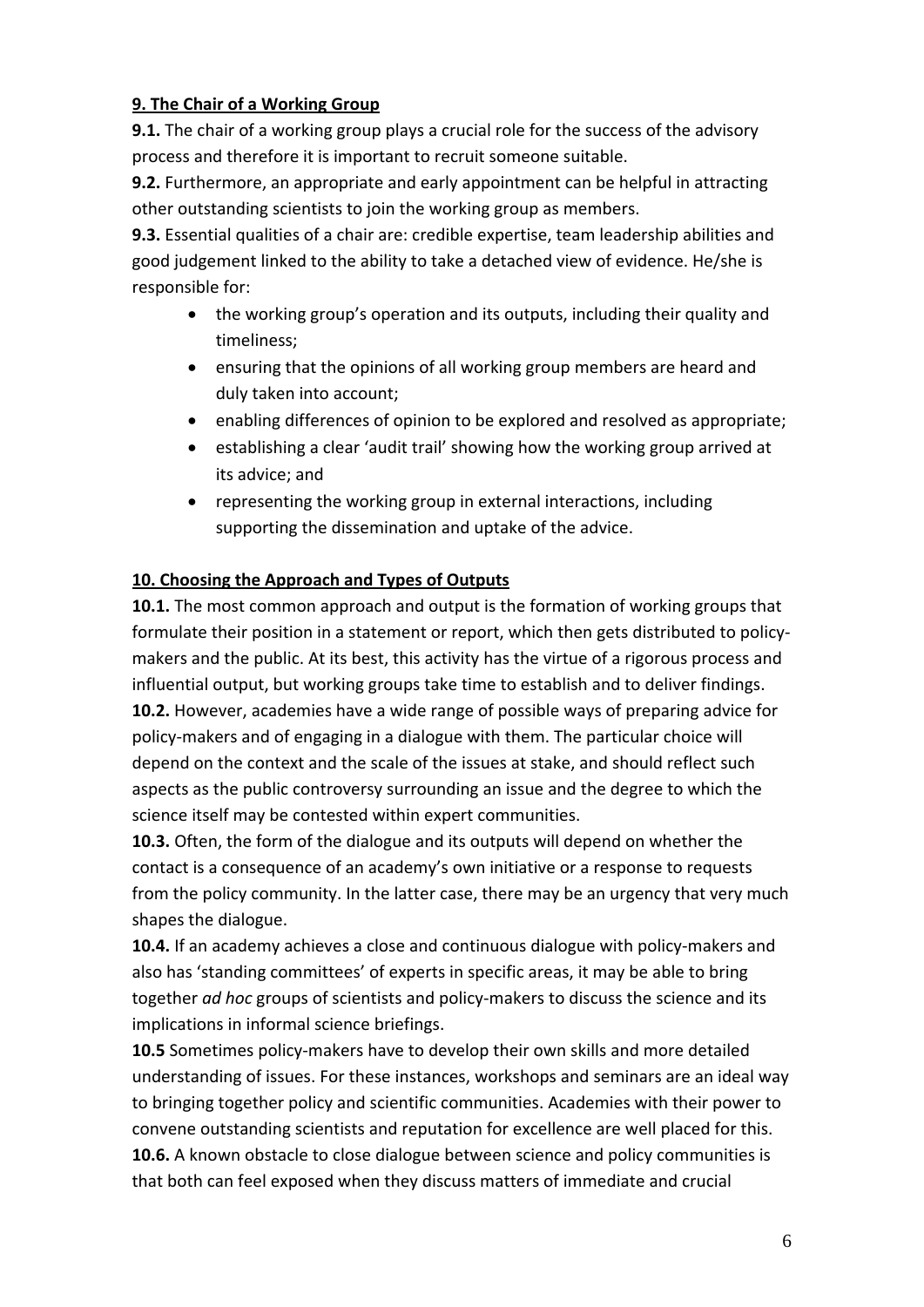interest in the full light of media and public interest. In order to encourage openness and the sharing of information, it is therefore desirable to look for ways of creating a "Protected Deliberation Space" with rules of confidentiality.

**10.7.** Written outputs should be designed to meet the needs of their intended audiences. Short summaries, written for the non‐specialist, are generally valuable to busy policy‐makers who need to understand key points in a short period of time. They are often a useful complement to more detailed reports that provide the underpinning evidence and analysis. The latter may be of particular interest to policy-makers' support staff responsible for policy analysis and development.

#### **11. Managing Openness: Transparency and Confidentiality**

**11.1.** Openness means that the advisory process has actively taken account of all the relevant evidence and has been seen to do so. This might entail, for example, an open and public call for evidence and a willingness to listen to a wide range of different views on a particular topic.

**11.2.** Transparency means that the working practices of preparing advice for dialogue are clear and that any private interests of the participants are declared.

**11.3.** For effective dialogue which builds trust between the science and policy communities, openness and transparency should be considered the norm. However, this may conflict with the occasional need for confidentiality, say, when national security is at stake. Here a pragmatic balance needs to be struck. Clear explanations in such cases are considered essential to retaining trust in the process.

**11.4.** Another reason for adopting a policy of open and transparent process is to ensure that problems of bias are addressed. It may be very difficult to ensure that advice is completely unbiased. But a transparent process allows to see how the advice is formed and which parties are involved.

## **12. Consensus or Plurality in Conclusions?**

**12.1.** A consensus view from an academy can be an influential input to the policy process, and hence efforts should be made to resolve scientific disagreements that may well arise during the development of advice. If well conducted, the associated discussion can help to clarify views and develop new insights.

**12.2.** However, the quest for consensus should not be at the expense of overriding legitimate minority views, or compromising on wording which is too generalised and woolly to be helpful to policy-makers. In these situations it is better to be clear on what is agreed upon, and where disagreements remain. A clear account of where disagreements lie within the scientific community can be a valuable input to policy‐ makers, particularly if accompanied by an evaluation of their implications for the policy decision and proposals for how they may be resolved.

**12.3.** Whether adopting a consensus approach or not, it will support the process of generating ownership and acceptance of advice if academies have clear procedures for weighing the evidence they gather and the views that are discussed.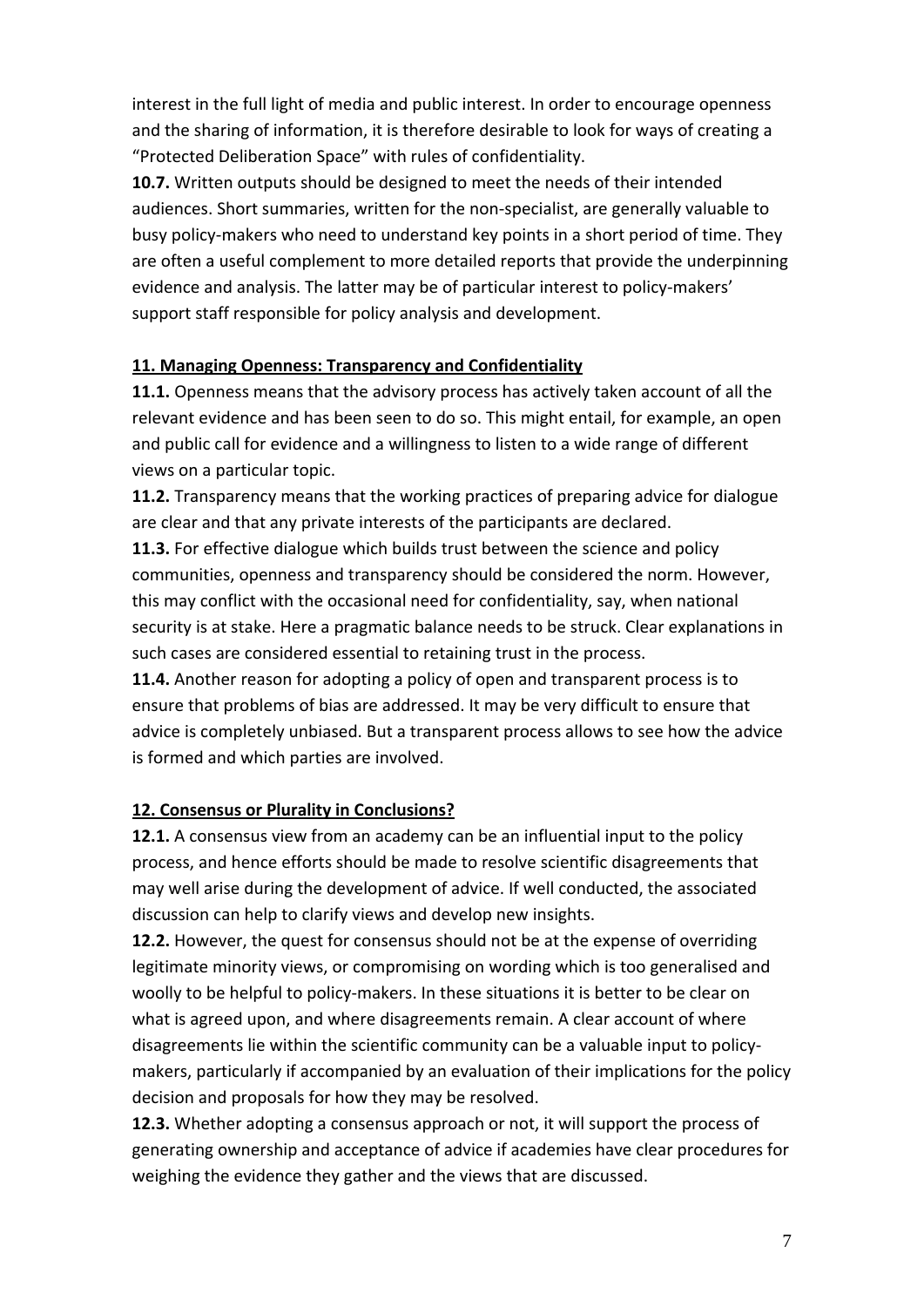**12.4.** It should be clearly stated whether advice that is proffered to policy‐makers has been reached in a consensual manner or represents the majority view.

## **13. Handling Uncertainty and Communicating Risk**

**13.1.** There will inevitably be uncertainties in the science underpinning policy decisions. A key component of advice is to explain these uncertainties and their implications for the policy decision. In doing so, advisors need to tread a careful line between over‐emphasising what is not known and being over‐confident in their assertions. (A useful motto for explaining uncertainties is: "be helpful to the policy‐ makers but true to the science".) Any pressure from policy-makers to make more certain statements than the science can support should be resisted.

**13.2.** In identifying and describing uncertainties, science advisors need to reflect on the limitations of their own analysis of the issue at stake: what may lie outside of their field of view?

**13.3.** Policy‐making can often concern complex natural‐social systems were scientific uncertainties are high. In these cases the scientific advisor can still play a useful role, helping the policy‐maker to appreciate what science can, and cannot, tell us about how the system works. Such situations call for a collaborative approach, involving not just science advisors and policy‐makers but other stakeholders with their own forms of knowledge, who together can explore the issue.

**13.4.** Science advice may include some form of risk assessment: for example, evaluation of the risk of harm to individuals, or the risk that a particular policy option will not work. In doing so, advisors should be aware that risks may be perceived differently by different stakeholders and that these different perspectives may usefully be included in the risk assessment. If a narrower, scientific analysis of risk is presented, then its limitations need to be clearly explained.

## **14. Maintaining Quality**

**14.1.** As a general principle, advice should be subject to peer review. This should cover:

- a review of the scientific quality of the work;
- a review of the completeness of the analysis (for example, does it cover the full range of opinion?);
- whether the advice addresses the questions of policy‐makers and can be used in policy making.

**14.2.** It can be helpful for reviewers to receive a review form from the academy which lists the most important aspects that should be covered in the review.

**14.3.** Where peer review is not possible – for example, if there are overriding concerns about confidentiality or where time does not permit – documenting the steps taken internally to address the above three points will be a helpful quality control measure. **14.4.** It is recognised that the quality of advice rests on the competence of the advisors and it is suggested that academies consider a system of performance reviews for academy members involved in advisory work.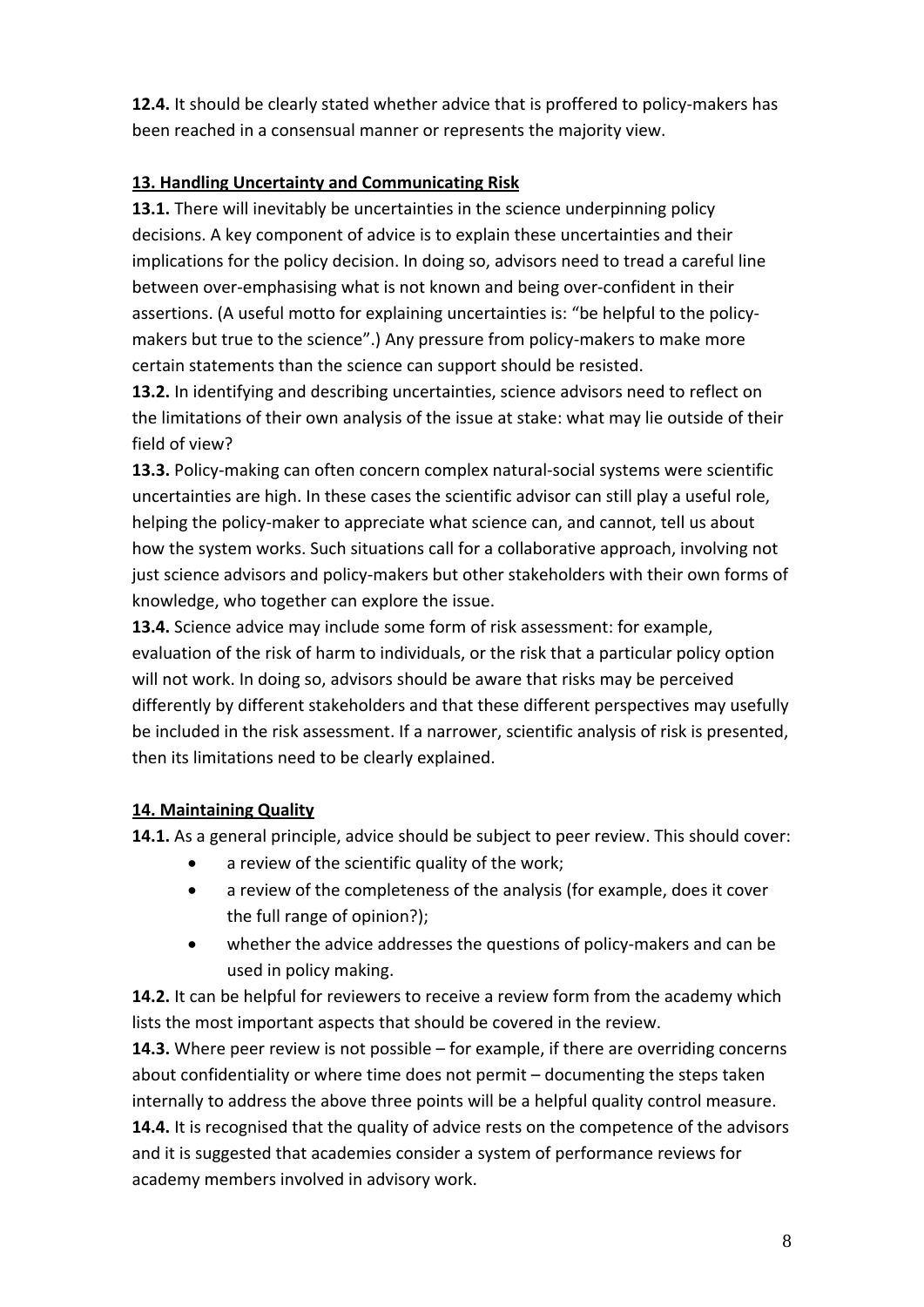**14.5.** Similarly, a process of monitoring and evaluation of the uptake and impact of advice given would enable academies to follow up on advisory work, to document the ways advice is used and to assess its impact on policy. This might be done, for example, through following up with policy communities and with stakeholders.

#### **15. Engagement with the Public and Stakeholders**

**15.1.** Consistently with the guiding principle of openness, an opportunity should generally be provided for stakeholders in an issue – including, where appropriate, the interested public – to make an input to the dialogue between science and policy‐ makers. If effectively conducted, such engagement can also help to generate ownership and acceptance of the advice. The overall aim should be to enable the development of more robust advice and hence more effective policies.

**15.2**. There are inherent tensions in some wider forms of dialogue that engage all stakeholders. For example, the engagement of stakeholders with vested interests might compromise the impartiality of the advice. In some cases, policy communities will be less able to engage in an open and frank dialogue in the presence of the public or the media.

**15.3.** An open call for inputs and evidence on an academy's website may elicit a limited response, and consideration should be given to a more proactive approach to stimulate inputs.

**15.4.** A highly contested policy issue may reflect radically different 'framings' and views on what matters by different groups. High levels of disagreement and uncertainty, characteristic of the complex systems which are often the subject of policy interventions, may mean that other kinds of knowledge, for example local and contextual, can appropriately complement that of the scientific community.

## **16. International Co‐operations and Networks**

**16.1.** Co-operations for the provision of science-based policy-advice may be appropriate for a number of reasons:

- Where an issue concerns policy-making in a number of different countries.
- Where advances in science pose new questions which are relevant for the policy of a number of different countries.
- Where there are international political bodies at which science-based advice may be most appropriately addressed.

**16.2.** Furthermore, when giving advice to policy‐makers, academies should try to obtain relevant high quality science information in other languages. There may be scope here for using networks of academies within Europe and internationally when calls for evidence are issued.

**16.3.** As interconnected networks of outstanding and independent scientists, academies are particularly well placed to engage in 'horizon scanning' activities, trying to pick up from the cutting‐edge science activities conducted by its members those issues which are likely to be of relevance to society, and therefore to policy-makers.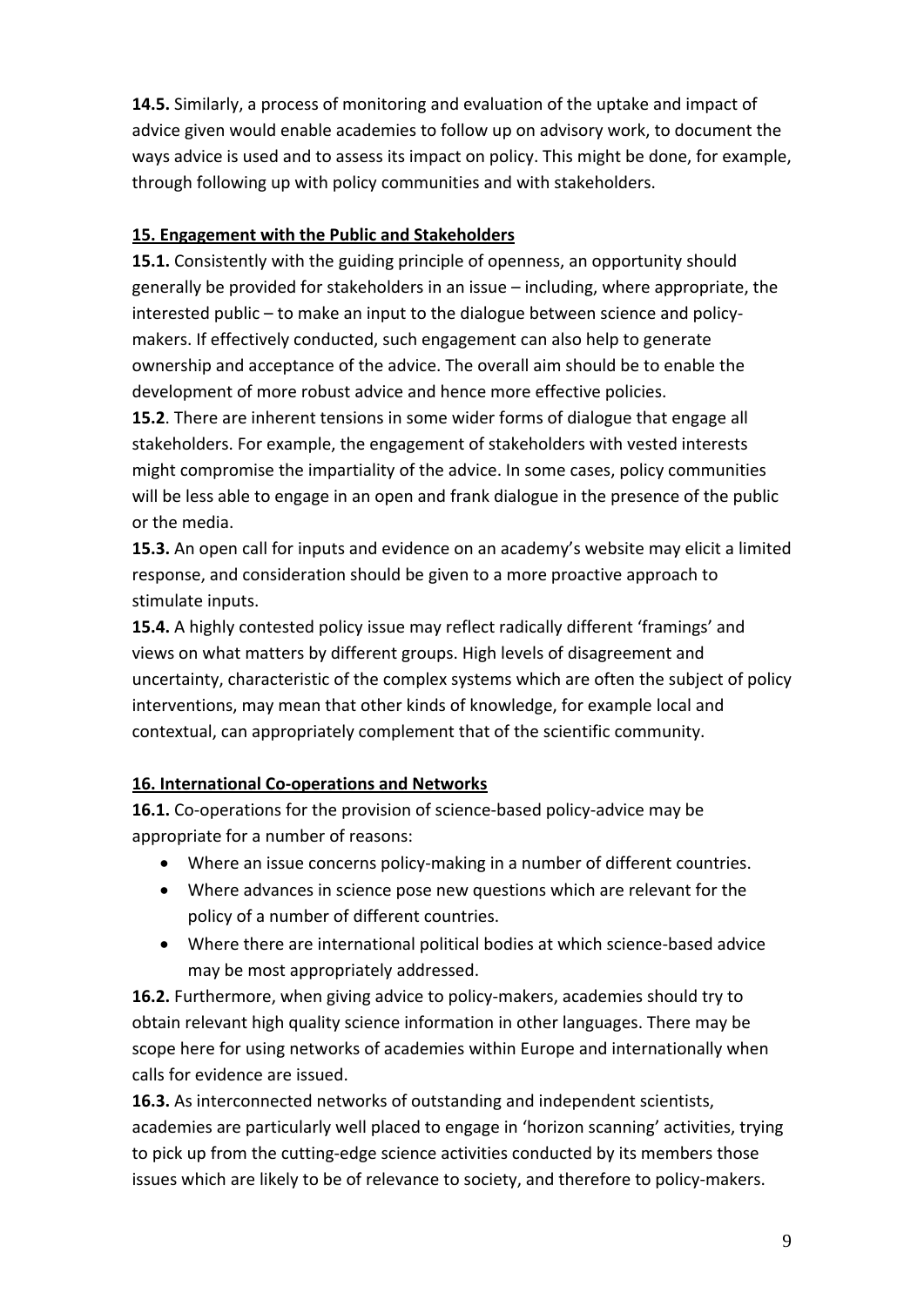#### **Sources of Further Advice**

Berlin‐Brandenburgische Akademie der Wissenschaften, 2008. *Leitlinien der Politikberatung.* http://www.bbaw.de/service/publikationen‐bestellen/manifeste‐und‐ leitlinien/BBAW\_PolitischeLeitlinien.pdf

European Commission, 2002. *Communication from the Commission on the collection and use of expertise by the commission: Principles and guidelines: "Improving the knowledge base for better policies".* Commission of the European Communities Brussels, 11.12.2002 COM(2002) 713 final. http://ec.europa.eu/governance/docs/comm\_expertise\_en.pdf

European Commission, 2010. *Communicating research for evidence‐based policy making: A practical guide for researchers in socio‐economic sciences and humanities.* Directorate General for Research. http://ec.europa.eu/research/social‐ sciences/pdf/guide-communicating-research\_en.pdf

Government of Canada, 2000. *A framework for science and technology advice: principles and guidelines for the effective use of science and technology advice in government decision making.* http://dsp‐psd.pwgsc.gc.ca/Collection/C2‐500‐2000E.pdf

The Swiss Academies of Arts and Sciences, 2011. *Scientific Policy Advice. Recommendations of the Swiss Academies of Arts and Sciences for Researchers.* http://www.swiss‐academies.ch/en/index/Aktuell/News.html

UK Government Office for Science, 2011. *Code of Practice for Scientific Advisory Committees*. http://www.bis.gov.uk/assets/goscience/docs/c/11‐1382‐code‐of‐ practice‐scientific‐advisory‐committees.pdf

UK Government Office for Science, 2010. *Principles of scientific advice to government*. http://www.bis.gov.uk/go‐science/principles‐of‐scientific‐advice‐to‐government

UK Chief Scientific Advisor, 2010. *The Government Chief Scientific Adviser's Guidelines on the Use of Scientific and Engineering Advice in Policy Making.* UK Government Office for Science. http://www.bis.gov.uk/assets/bispartners/goscience/docs/g/10‐669‐gcsa‐ guidelines‐scientific‐engineering‐advice‐policy‐making.pdf